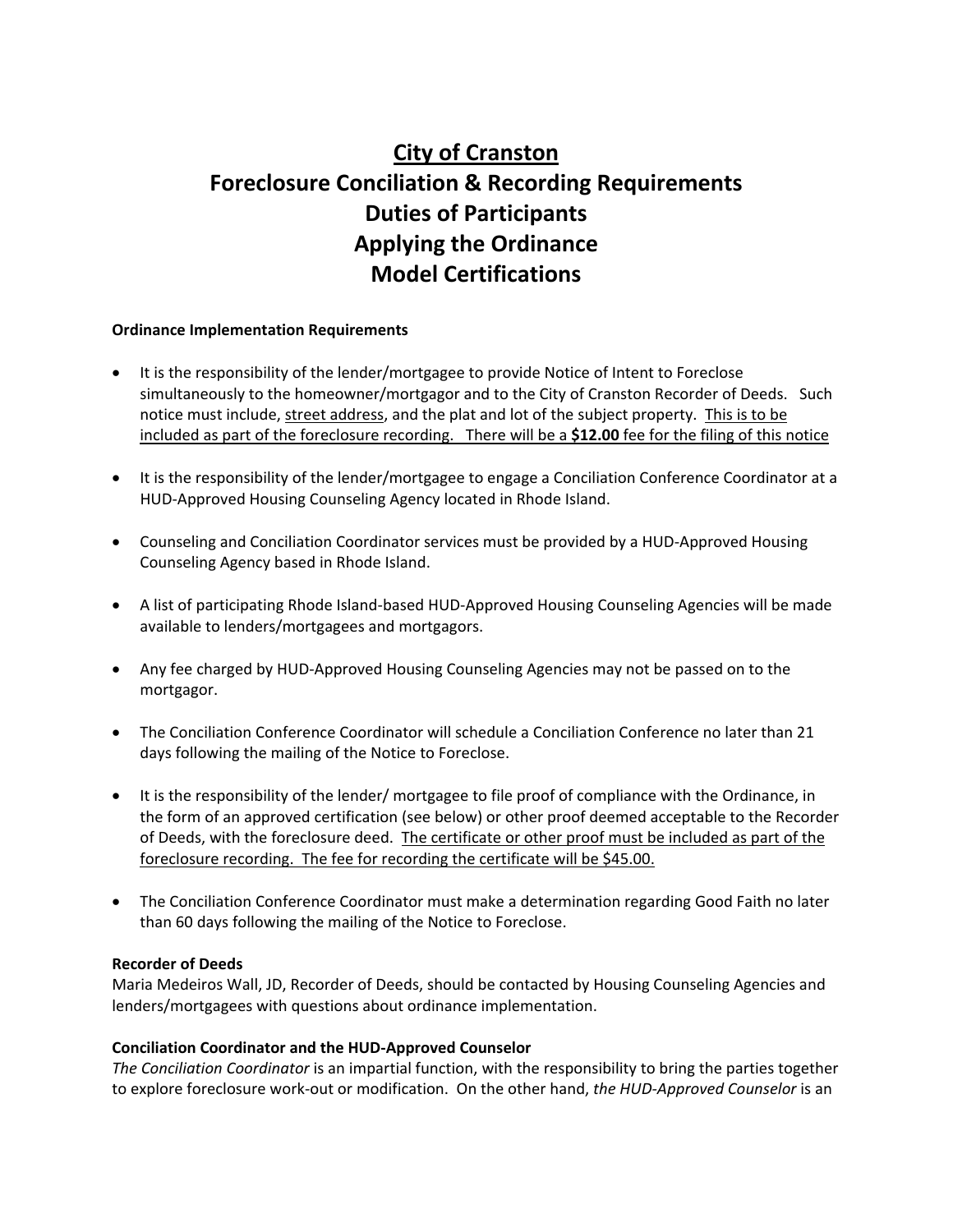advocate for the homeowner, working with him/her to explore options for keeping the home with the lender. These two positions may be located in the same agency, but will be staffed by different people and different responsibilities. It is reasonable to expect that a fee may be charged by either or both of these persons for their services. Such fees should be borne by the lender.

## **Conciliation Coordinator**

Conciliation Coordination services must be provided by a Rhode Island‐based HUD‐Approved Counseling Agency. A list of such agencies will be kept by the Recorder of Deeds and provided to mortgagors and mortgagees upon request.

The expertise level of this position should be at least equal to a housing counselor. The Conciliation Coordinator should have an extensive lending and/or mortgage servicing background. The Conciliation Coordinator shall make the final decision as to whether or not a "good faith effort" has not been made by the lender*.* Housing Counseling Agencies should adopt standard guidelines for the determination of Good Faith. For guidance in the development of such standards, the City refers Housing Counseling Agencies to the suggested Good Faith Certificate in this document. Participating agency:

Rhode Island Housing: ConciliationCoordinator@rhodeislandhousing.org 401 450‐1331 401 450‐1141 (fax)

## **HUD‐Approved Counselor**

Counseling services must be provided by a Rhode Island‐based HUD‐Approved Counseling Agency. The Recorder of Deeds will maintain a list of participating agencies. Participating agency: Rhode Island Housing: ConciliationCoordinator@rhodeislandhousing.org 401 450‐1331 401 450‐1141 (fax)

# **Proof of Compliance**

The City of Cranston Recorder of Deeds has issued standard certifications that will be accepted as proof of compliance with the Ordinance. *Any foreclosure deed presented for recording must be categorized by one of the following classifications.*

- 1. Affidavits of Exemption for the following reasons:
	- Properties are not owner occupied or are non-residential.
	- The lender/mortgagee is headquartered within the state of Rhode Island, services its own mortgages, and provides homeowners with a forbearance relief program consistent with the loss mitigation requirements of the FHA .

Language attesting to exemption for the above reasons may be included with the Foreclosure Deed and will be accepted by the Recorder of Deeds in lieu of a Certificate of Compliance.

2. Based upon documentation to be provided by the Lender/Mortgagee to the Conciliation Coordinator, a Certificate of Compliance will be issued by the Conciliation Coordinator attesting that either: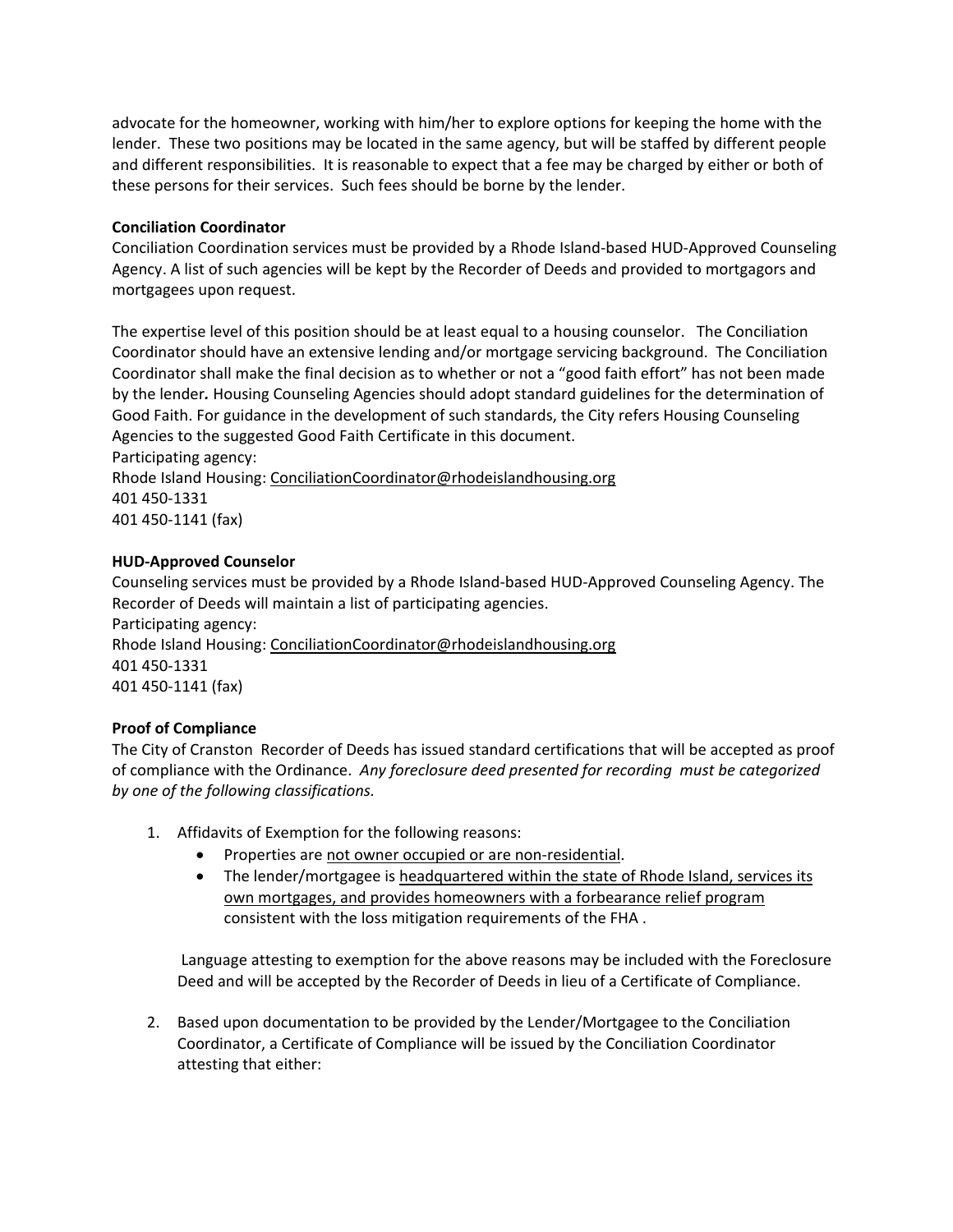- The homeowner did not respond to or cooperate with the Conciliation Coordinator's request to appear for the conciliation conference or meet the requirements of the ordinance, or
- The lender/servicer made a good faith effort to reach an agreement with the homeowner to re-negotiate the terms of the loan (Sections 8.49

#### **Forms Available for Compliance**

Documents have been prepared for your use for submission as proof of compliance with the Ordinance: Affidavit of Exemption (commercial or not owner occupied), Affidavit of Exemption (RI bank with program), Certificate of Compliance (Good Faith Effort). These templates can be found at the end of this section.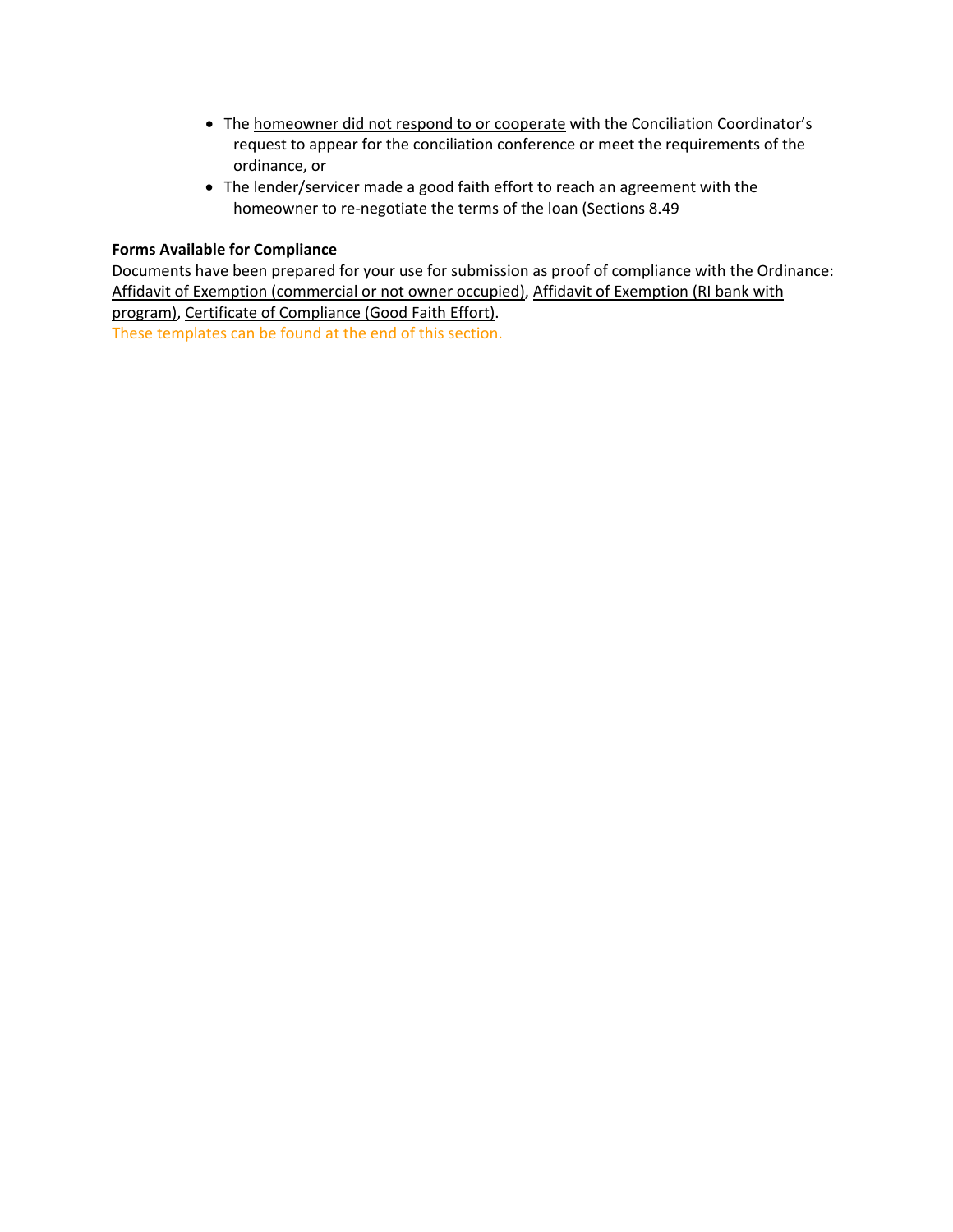## **Applying the Ordinance**

*The following narrative provides an explanation of the process the City will follow for ordinance implementation, expectations of lenders/mortgagees, and recommended procedures for participating HUD‐Approved Housing Counseling Agencies.* 

- 1. The Notice of Intent to Foreclose will be forwarded by the lender/mortgagee to the mortgagor, City of Cranston Recorder of Deeds, and the Conciliation Coordinator at the participating Rhode Island HUD‐Approved Counseling Agency of their choice.
- 2. Included with the Notice of Intent to Foreclose, the lender/mortgagee will provide the mortgagor a list of participating Rhode Island HUD‐approved counseling agencies and notifies the mortgagor in writing of the Conciliation Coordinator that will be contacting the mortgagor to schedule a conference.
- 3. The Conciliation Coordinator will ensure that the mortgagor is referred to a HUD-Approved Counselor who is assigned to that mortgagor's case. When Conciliation Coordination and Counseling services are provided by the same HUD‐Approved Counseling Agency, the Agency should take appropriate measures to ensure independent decision‐making by the Coordinator and Counselor, given their different roles.
- 4. The HUD‐Approved Counselor will request from the mortgagor financial information necessary to develop a Pre‐Conciliation Action Plan. The Counselor will meet with the mortgagor and develop a written Action Plan prior to the conciliation conference.

Failure to provide information to the Counselor, failure to meet and/or confer with the Counselor, and/or failure to work in good faith on the development of a Pre‐Conciliation Action Plan will constitute grounds for the Conciliation Coordinator to certify the Good Faith Effort of a lender/mortgagee in the absence of an Action Plan.

5. The Conciliation Coordinator will schedule a Conciliation Conference between the mortgagor, HUD‐Approved Counselor and lender/mortgagee no later than 21 days after the Notice of Intent is filed. The housing counselor should, at a minimum, offer the mortgagor the opportunity to conduct the Conciliation Conference in person rather than via telephone. The Conciliation Coordinator will act as a liaison and review information presented by both parties.

In the event of the failure of the lender/mortgagee to respond to two attempts by the Conciliation Coordinator to schedule a Conciliation Conference, or in any other way to fail to cooperate with the Conciliation process, the requirements imposed on the lender/mortgagee will be deemed satisfied and a Good Faith Effort certification will be issued by the Coordinator to the lender/mortgagee.

- 6. In the event a lender/mortgagee rejects a proposed Action Plan and the Conciliation Conference does not result in a mutually acceptable Action Plan, the Conciliation Coordinator can require lenders/mortgagees to provide a written explanation for the denial and, if feasible, an alternative approach.
- 7. If a resolution is not reached, the lender/mortgagee may request a "Good Faith Effort" certification at any time after the conclusion of the Conciliation process. That request should be